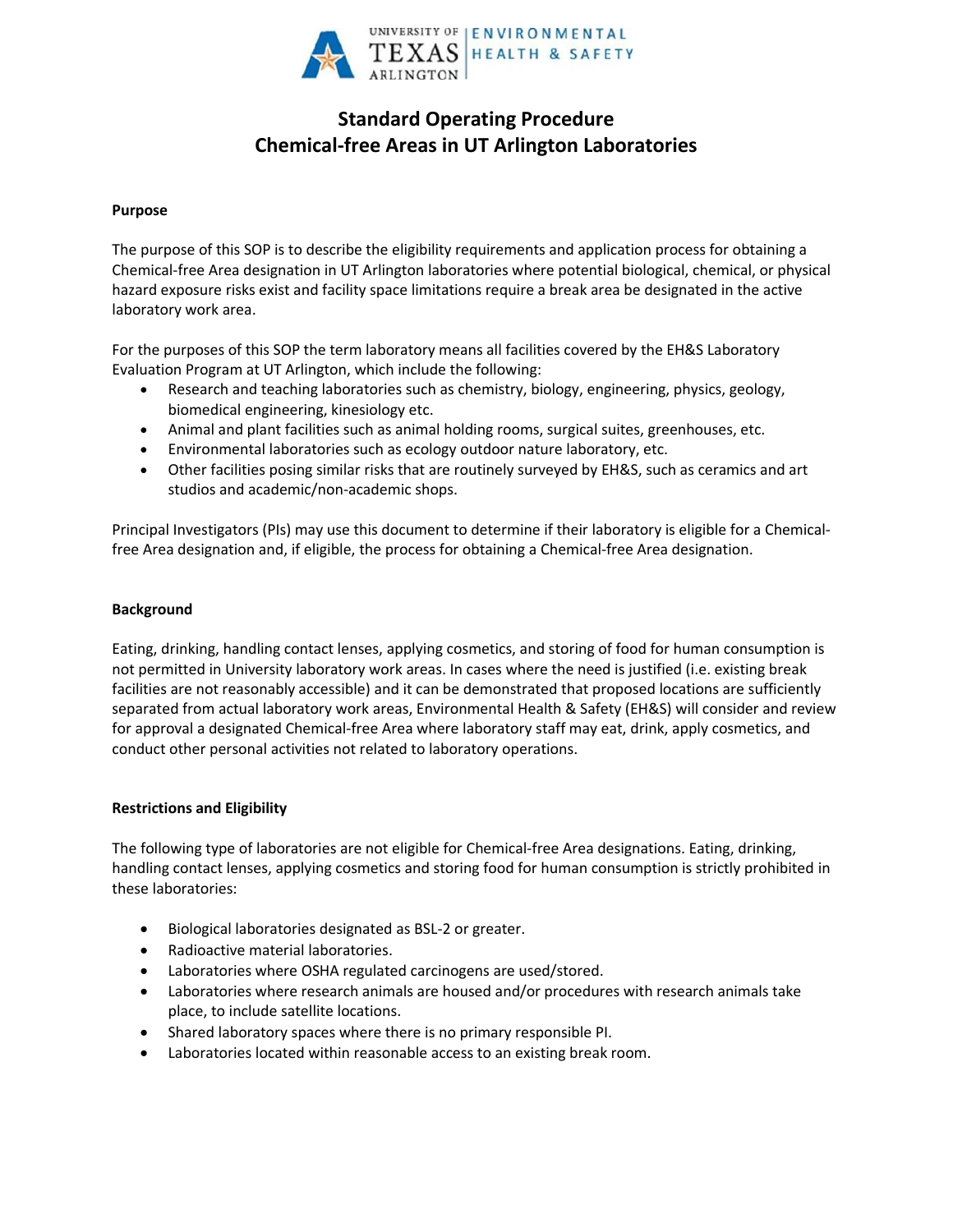Eligible laboratories which may qualify for chemical-free area designation include laboratories operating under BSL-1 and/or laboratories whose operations involve hazardous chemicals that meet the following conditions:

- 1. If present, the Chemical-free Area should be located in a separate room/anteroom with a door. If a separate room is not present, the laboratory must have ample space available to provide sufficient separation from laboratory work areas where active use/storage of the biological/chemical hazards is taking place. The room shall be large enough with adequate counter/desk space to provide complete physical separation of the food area and laboratory use area. Adequacy of sufficient separation will be determined by EH&S staff during their hazard assessment and facility inspection.
- 2. The laboratory PI must have conducted a physical inventory of the laboratory in the CEMS system within the previous three months to ensure the accuracy of information during the review process.
- 3. The lab must possess suitable engineering controls for minimizing contamination (biological safety cabinets and/or fume hoods, properly placed sinks for hand washing, nonporous chemical resistant and readily cleanable lab/equipment surfaces, etc.)
- 4. The PI provides a hazard assessment identifying potential chemical/biological hazard exposure routes, potential for exposure, potential hazards associated with exposures, and means for minimizing potential exposure through personal protective equipment, engineering controls, administrative controls, and staff training.
- 5. The PI provides justification for establishing a Chemical-free Area within the space under their charge. Only applications which clearly demonstrate that existing facilities do not provide a reasonably accessible break area for laboratory staff will be considered.

#### **Application Process**

- 1. If the laboratory meets the eligibility requirements, the PI may complete and submi[t Form 8-106,](https://www.uta.edu/policy/form/8-106)  Chemical-free [Area Designation Application](https://www.uta.edu/policy/form/8-106) to EH&S for approval.
- 2. EH&S will review the application and contact the applicant to schedule a facility inspection.
- 3. Upon completion of the review and facility inspection, if EH&S approves of the Chemical-free Area designation, they will submit the application to the Vice President of Research and Vice President of Administration and Campus Operations for final approval.

#### **Post Approval**

- 1. Following notification of approval, the PI must clearly mark the floor areas forming the borders of the designated chemical-free area with tape or other appropriate means.
- 2. The PI must post ["Chemical](http://www.uta.edu/campus-ops/ehs/chemical/docs/chemical-free-area-sign.pdf)-free Area" signs, as well as ["Hazardous Area"](http://www.uta.edu/campus-ops/ehs/chemical/docs/hazard-area-no-food-sign.pdf) signs to clearly identify these areas of the laboratory.
- 3. The PI must provide and document training to all laboratory users regarding the implementation of the Chemical-free Area.